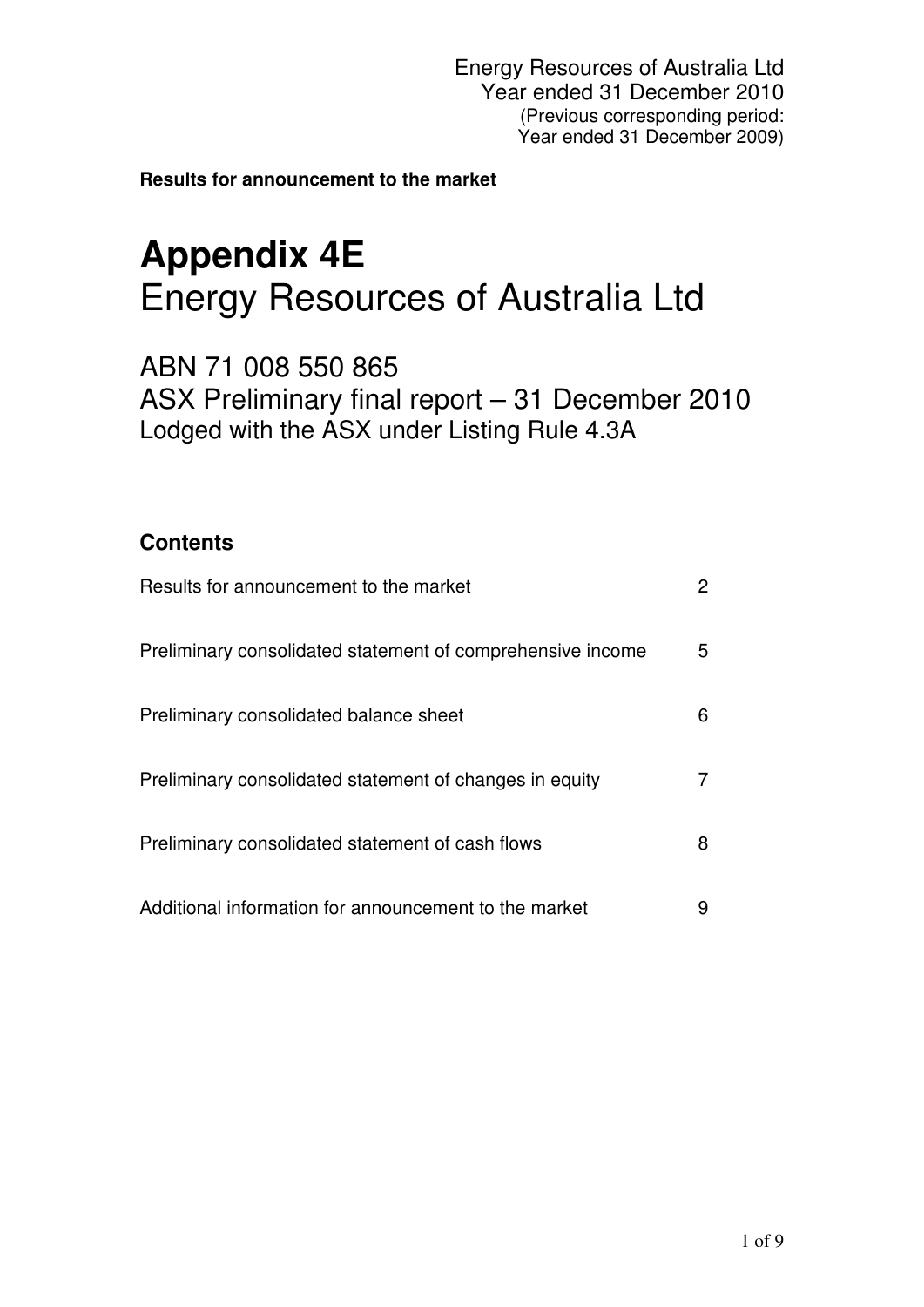#### **Results for announcement to the market**

|                                                                                         |      |     |    | 2010<br>\$000 | 2009<br>\$000 |
|-----------------------------------------------------------------------------------------|------|-----|----|---------------|---------------|
| <b>Revenue</b> from sales of uranium                                                    | down | 26% | to | 572,036       | 767,825       |
| <b>Revenue</b> from continuing<br>operations                                            | down | 25% | to | 585,957       | 780,643       |
| <b>Profit/(loss)</b> from continuing<br>operations after tax attributable to<br>members | down | 83% | to | 47,004        | 272,574       |
| Net profit/(loss) for the period<br>attributable to members                             | down | 83% | to | 47,004        | 272,574       |
| <b>EPS</b> (cents)                                                                      | down | 83% | to | 24.6          | 142.9         |
| <b>Underlying earnings</b>                                                              | down | 81% | to | 52,798        | 272,574       |

These financial results have been prepared in accordance with the Australian accounting standards.

| Reconciliation of net earnings to underlying earnings             |         |         |  |  |  |
|-------------------------------------------------------------------|---------|---------|--|--|--|
| All after tax figures in $$$ million                              | 2010    | 2009    |  |  |  |
| Profit for the year                                               | 47.004  | 272.574 |  |  |  |
| One-off charge for the write-off of trial water treatment process | (5.794) | -       |  |  |  |
| Underlying earnings                                               | 52.798  | 272.574 |  |  |  |

#### **Review of operations**

Energy Resources of Australia Ltd's (**ERA**) net profit after tax for the year ended 31 December 2010 was \$47 million, down from a record of \$273 million in 2009. Earnings before interest and tax (**EBIT**) were \$48 million (2009: \$375 million).

In 2010, underlying earnings excluded a one-off charge related to the write-off of previously capitalised expenditure for a trial water treatment process project, which was discontinued after the results of the trial did not meet the expected performance. In 2009, underlying earnings were the same as net profit after tax.

Sales of uranium oxide for the year were 5,026 tonnes (2009: 5,497 tonnes). Revenue from the sale of uranium oxide for the year was \$572 million; a decrease of \$196 million when compared with a record of \$768 million in 2009. The decrease in sales revenues from uranium oxide was due to lower sales volumes resulting from reduced production, as well as a lower average realised sales price of uranium oxide and the strengthening of the Australian dollar against the US dollar.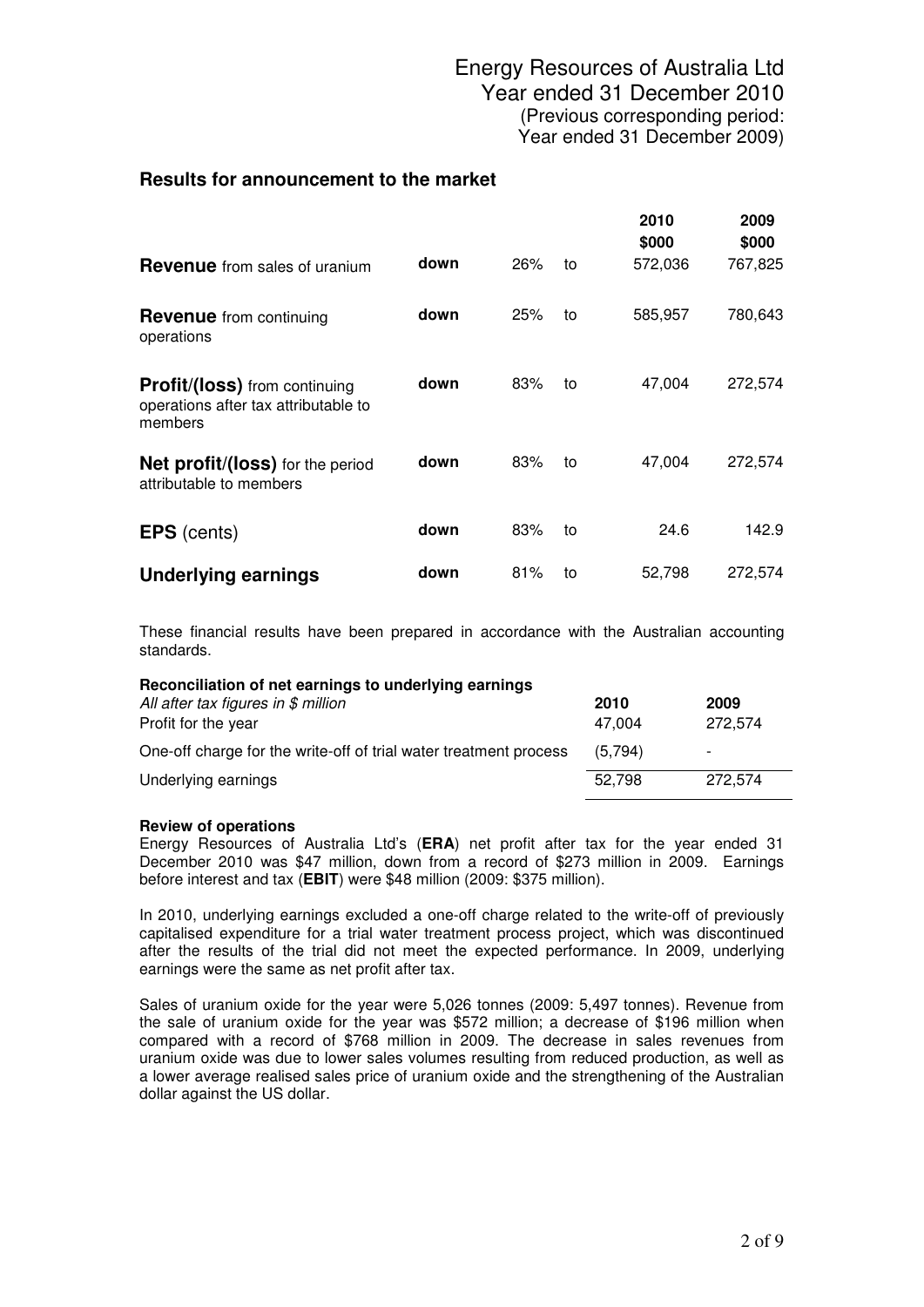#### **Results for announcement to the market**

Sales of uranium oxide are denominated in US dollars causing revenue from sales to be exposed to movements in the Australian currency. ERA does not conduct hedging activities to mitigate this impact. The average realised sale price of uranium oxide was US\$48.16 per pound in 2010 (2009: US\$50.84 per pound). The lower average realised sales price of uranium oxide for the year was largely due to a decline in the global long term market price indicator relative to 2009. This decline adversely affected ERA's contract price portfolio.

Purchased materials and consumables costs rose substantially due to the necessity to purchase uranium oxide to meet sales commitments. In 2010, due to lower than planned production, ERA purchased a total of 925 tonnes of uranium oxide, of which 653 tonnes related to 2010 sales commitments.

Employee and contractor costs increased primarily due to additional expenditure related to projects. This expenditure included further studies on process water treatment options, the Ranger Heap Leach Facility Project and accommodation facility options.

Royalties costs declined due to reduced sales volume of Ranger production. Royalties on purchased material are not payable by ERA.

Other expenses were adversely impacted by the one-off charge for the write-off of the trial water treatment process project.

Uranium oxide production in 2010 was 3,793 tonnes (2009: 5,240 tonnes). Mining operations were severely hampered in the course of the year, due to an above average wet season which limited access to higher grade ore and geotechnical problems experienced with the south wall of the pit. Although, plant performance was strong in 2010 with a record volume of ore treated, the lower mill head grade due to the abovementioned mining difficulties resulted in lower uranium oxide production.

Capital spending increased in 2010 to \$45 million (2009: \$37 million), with projects completed including ERA's investment in further water management infrastructure, calciner replacement and deferred stripping related to the south wall of the pit.

#### **Exploration and Evaluation**

Work has continued on the feasibility study for the proposed heap leach facility at the Ranger mine. Preparation of ERA's draft Environmental Impact Statement (**EIS**) for the proposed heap leach facility is continuing. The draft EIS will be submitted for public notification and comment in the first half of 2011.

The study for the development of an exploration decline to conduct close spaced underground exploration drilling of the Ranger 3 Deeps resource has been completed. A proposal to develop the exploration decline is in the final stages of ERA's approval process with a final decision expected in the second quarter of 2011.

Total evaluation expenditure was \$33 million in 2010 (2009: \$25 million).

In 2010, exploration activities focused on targets within the immediate surrounds of the Ranger operations. Total expenditure on exploration for 2010 was \$5 million (2009:\$5 million).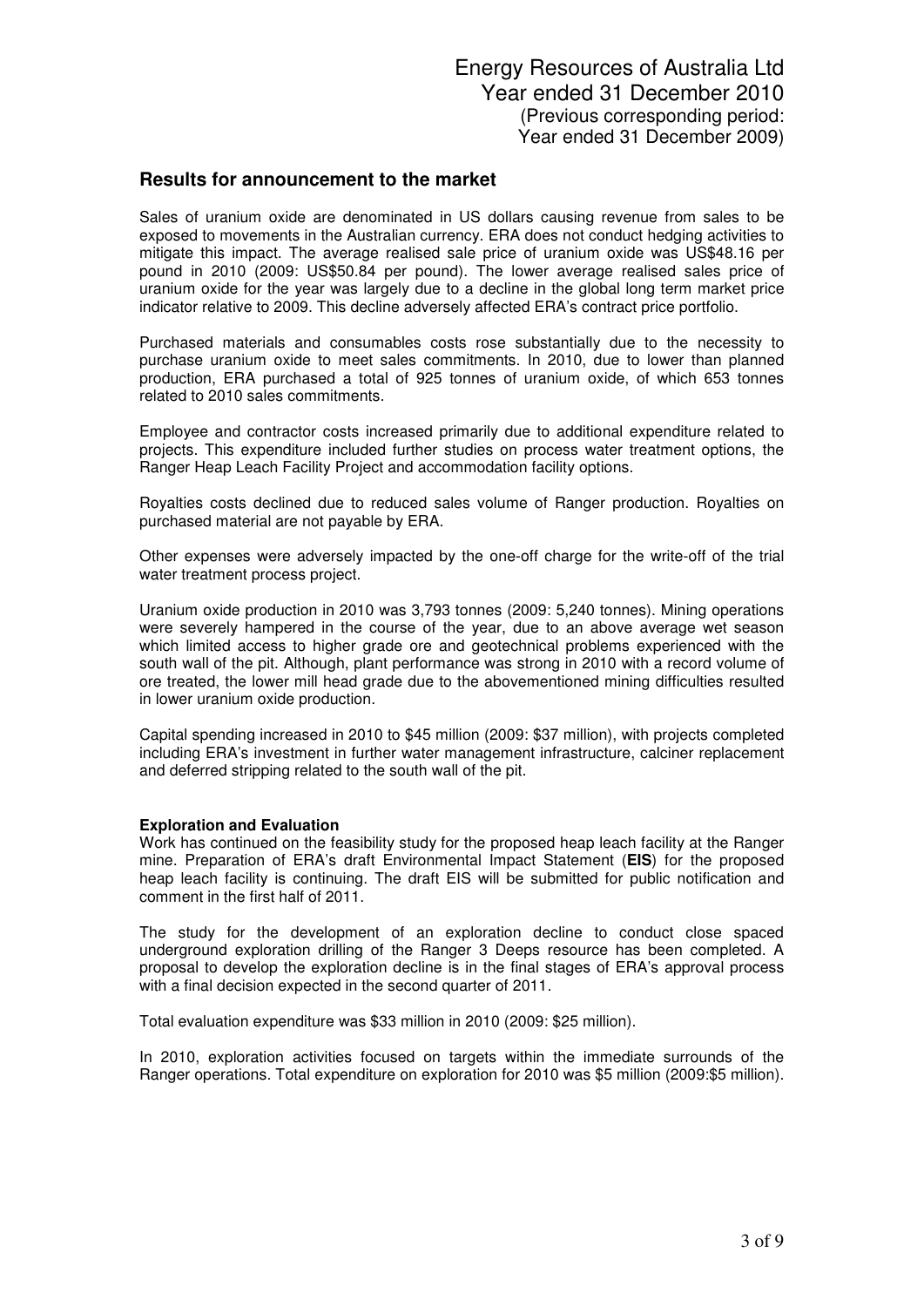#### **Results for announcement to the market**

#### **Dividends**

In view of the uncertainty surrounding ERA's production in the first half of 2011, ERA Directors have decided that a final dividend for 2010 will not be paid (2009 final: 25 cents per share).

An interim dividend of 8 cents per share (2009: 14 cents) was paid on 27 August 2010 bringing the total dividends payable to shareholders for the 2010 year to 8 cents per share, fully franked (2009: 39 cents per share).

#### **Outlook**

The longer term outlook for the global uranium industry remains robust. There continues to be sustained government and public interest around the world in nuclear energy as an element of national energy portfolios in a carbon constrained environment. Although some softening of both the spot and long term price was seen during 2010, prices have risen towards the end of the year with strong demand expected especially from Asian markets.

The La Niña weather pattern, which has brought extensive flooding to the eastern states of Australia, has also brought significantly higher than average rainfall to Ranger Mine since October 2010. In response to the higher than average wet season to date, ERA today announced the orderly suspension of plant processing operations for a period of 12 weeks. This action is a precautionary measure to ensure that water levels in the Tailings Storage Facility remain below the authorised operating limit throughout the remainder of the wet season. Details of the suspension can be found in a separate announcement released to the Australian Securities Exchange (**ASX**).

As a consequence of the processing suspension, ERA's 2011 production of uranium oxide is expected to be at a similar level to 2010, however, actual production will depend on the actual level of rainfall for the remainder of the wet season. As a result, further guidance on the outlook for 2011 production will be given with the March 2011 Quarter Operations Review. At this time, ERA believes that the adverse impact on production caused by this suspension can be managed by way of inventory management, product swaps and loans. ERA does not presently anticipate that it will need to purchase any material on the spot market as a consequence of this suspension. During this period, ERA will bring forward major maintenance work in the plant to help ensure increased on-going plant availability.

ERA expects sales of uranium oxide in 2011 to be approximately 4,500 tonnes, with sales deliveries continuing to be weighted towards the second half of the year. The 2011 average realised price achieved for sales of uranium oxide is expected to be above 2009 prices, due to the completion of a large volume and lower priced legacy contract in 2010. The average realised price achieved will be subject to the precise timing of sales deliveries during the period and movements in the long term and short term market prices for uranium oxide.

In 2011, approximately 450 tonnes of sales will be supplied by already arranged purchases from the spot market, which was necessary due to timing of production in 2010 and long product shipment lead time. A large portion of these purchases was executed in 2010 and held in inventory at year end. Contractual agreements related to the remaining purchases have already been executed.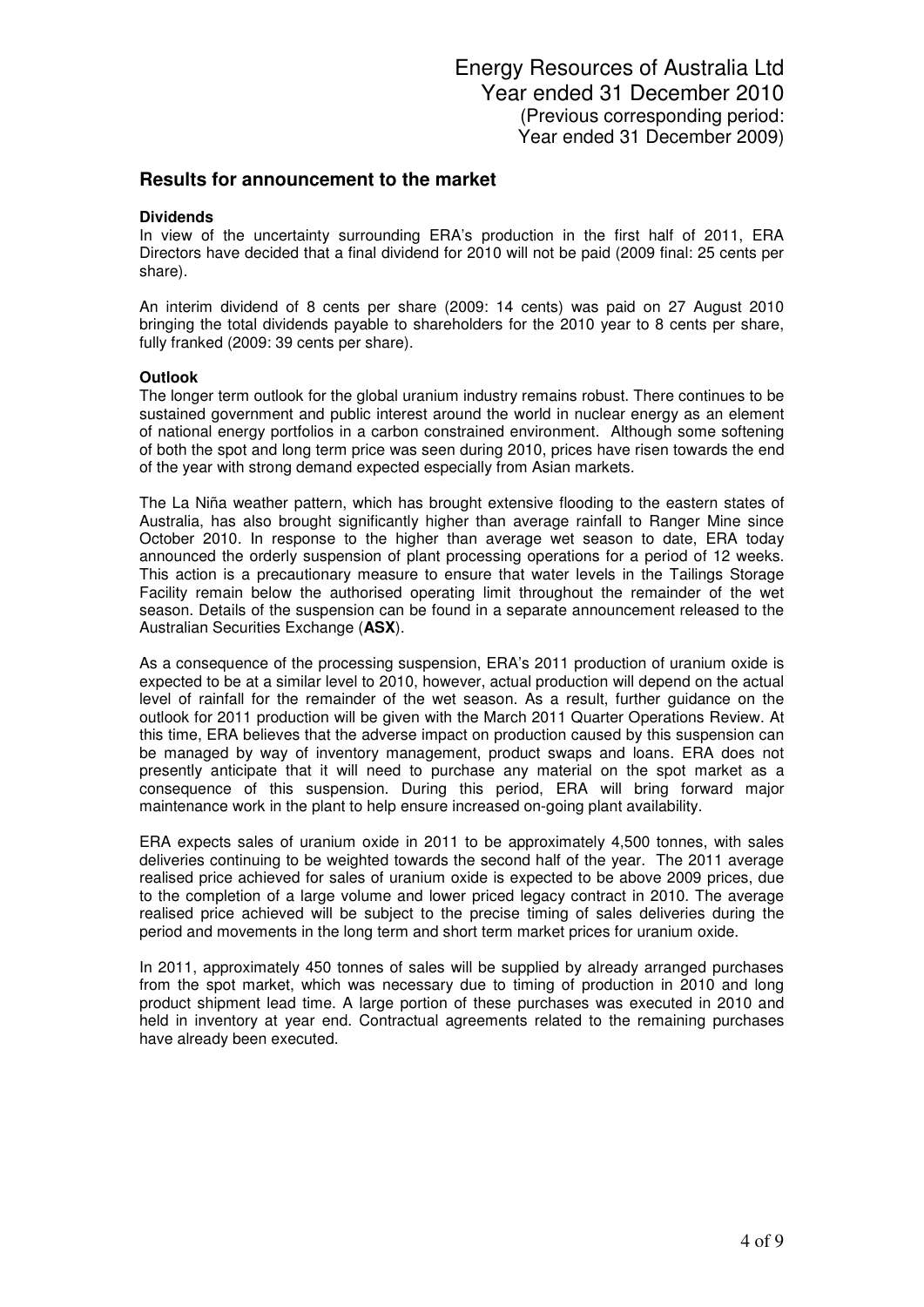## **Preliminary consolidated statement of comprehensive income**

|                                                                                                                                                                                                                                                                                                         | 2010<br>\$000                                                                                                   | 2009<br>\$000                                                                                                  |
|---------------------------------------------------------------------------------------------------------------------------------------------------------------------------------------------------------------------------------------------------------------------------------------------------------|-----------------------------------------------------------------------------------------------------------------|----------------------------------------------------------------------------------------------------------------|
| Revenue from continuing operations                                                                                                                                                                                                                                                                      | 585,957                                                                                                         | 780,643                                                                                                        |
| Changes in inventories<br>Purchased materials and consumables used<br>Employee benefits and contractor expenses<br>Government and other royalties<br>Commission and shipping expenses<br>Depreciation and amortisation expenses<br>Financing costs<br>Statutory and corporate expense<br>Other expenses | 31,529<br>(210, 194)<br>(211, 148)<br>(25, 873)<br>(10, 778)<br>(60, 748)<br>(15,709)<br>(11, 972)<br>(11, 637) | 51,491<br>(120, 013)<br>(179, 331)<br>(41, 650)<br>(13,936)<br>(66, 602)<br>(11, 191)<br>(14, 238)<br>(3, 120) |
| Profit before income tax                                                                                                                                                                                                                                                                                | 59,427                                                                                                          | 382,053                                                                                                        |
| Income tax expense                                                                                                                                                                                                                                                                                      | (12, 423)                                                                                                       | (109, 479)                                                                                                     |
| Profit for the year                                                                                                                                                                                                                                                                                     | 47,004                                                                                                          | 272,574                                                                                                        |
| Other comprehensive income                                                                                                                                                                                                                                                                              |                                                                                                                 |                                                                                                                |
| Changes in the fair value of cash flow hedges                                                                                                                                                                                                                                                           |                                                                                                                 | (1,705)                                                                                                        |
| Income tax related to components of other<br>comprehensive income                                                                                                                                                                                                                                       |                                                                                                                 | 512                                                                                                            |
| Other comprehensive income for the year, net of tax                                                                                                                                                                                                                                                     |                                                                                                                 | (1, 193)                                                                                                       |
| Total comprehensive income for the year                                                                                                                                                                                                                                                                 | 47,004                                                                                                          | 271,381                                                                                                        |
| Profit is attributable to:<br>Owners of Energy Resources of Australia Ltd                                                                                                                                                                                                                               | 47,004                                                                                                          | 272,574                                                                                                        |
| Total comprehensive income for the year is attributable<br>to:                                                                                                                                                                                                                                          |                                                                                                                 |                                                                                                                |
| Owners of Energy Resources of Australia Ltd                                                                                                                                                                                                                                                             | 47,004                                                                                                          | 271,381                                                                                                        |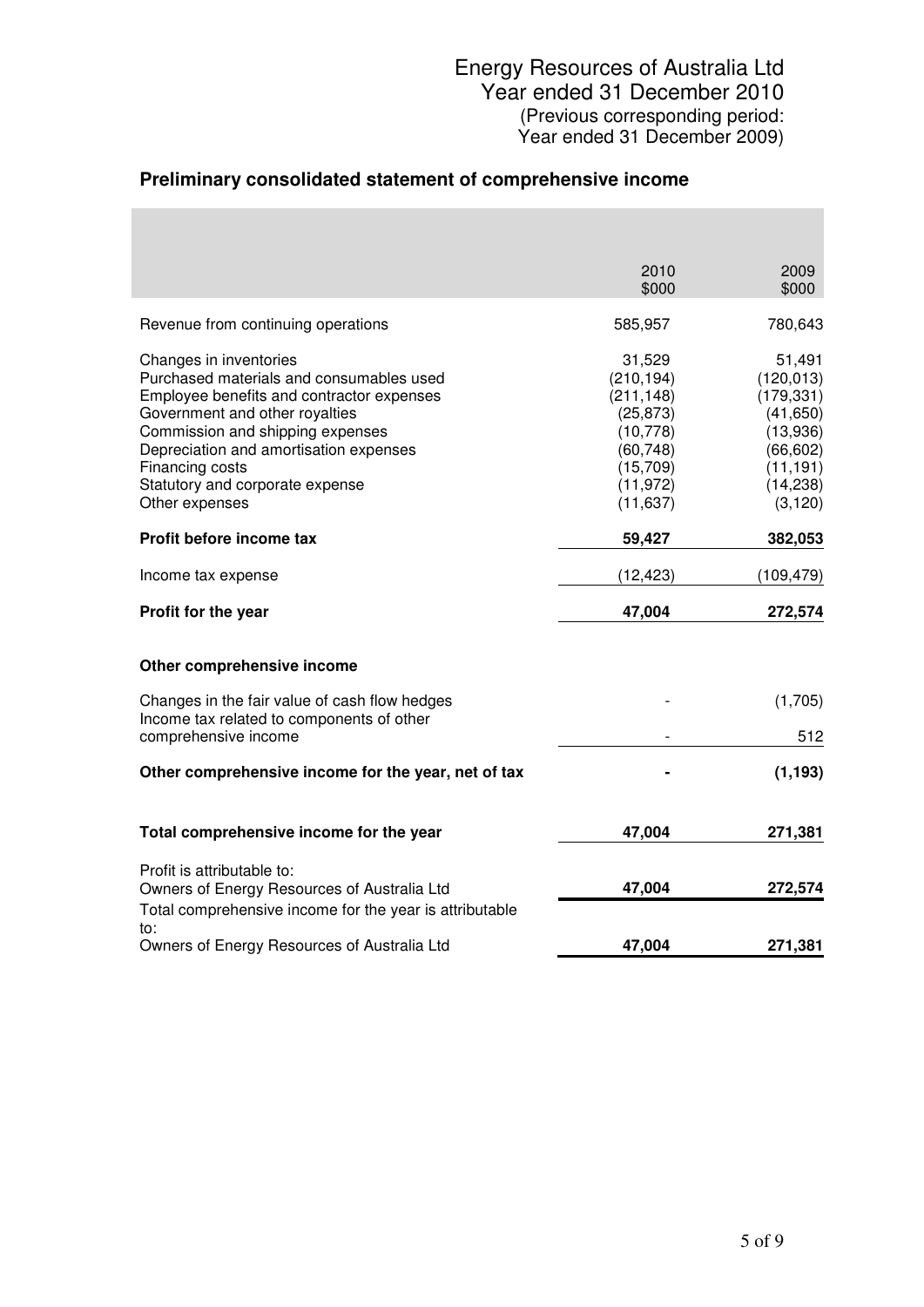## **Preliminary consolidated balance sheet**

|                                                                                                                            | 2010<br>\$000               | 2009<br>\$000                         |
|----------------------------------------------------------------------------------------------------------------------------|-----------------------------|---------------------------------------|
| <b>Current assets</b>                                                                                                      |                             |                                       |
| Cash and cash equivalents                                                                                                  | 187,670                     | 253,672                               |
| Trade and other receivables                                                                                                | 72,850                      | 60,049                                |
| <b>Current tax assets</b>                                                                                                  | 12,704                      |                                       |
| Inventories                                                                                                                | 138,552                     | 134,376                               |
| Other                                                                                                                      | 579                         | 921                                   |
| <b>Total current assets</b>                                                                                                | 412,355                     | 449,018                               |
| Non-current assets                                                                                                         |                             |                                       |
| Inventories                                                                                                                | 212,118                     | 182,786                               |
| Undeveloped properties                                                                                                     | 203,632                     | 203,632                               |
| Property, plant and equipment                                                                                              | 539,477                     | 470,425                               |
| Investment in trust fund                                                                                                   | 55,814                      | 53,270                                |
| <b>Total non-current assets</b>                                                                                            | 1,011,041                   | 910,113                               |
| <b>Total assets</b>                                                                                                        | 1,423,396                   | 1,359,131                             |
| <b>Current liabilities</b><br>Payables<br><b>Current tax liabilities</b><br>Provisions<br><b>Total current liabilities</b> | 94,072<br>27,672<br>121,744 | 68,888<br>52,248<br>24,279<br>145,415 |
| <b>Non-current liabilities</b>                                                                                             |                             |                                       |
| Deferred tax liabilities                                                                                                   | 50,926                      | 48,429                                |
| Provisions                                                                                                                 | 299,650                     | 198,713                               |
| <b>Total non-current liabilities</b>                                                                                       | 350,576                     | 247,142                               |
| <b>Total liabilities</b>                                                                                                   | 472,320                     | 392,557                               |
|                                                                                                                            |                             |                                       |
| <b>Net assets</b>                                                                                                          | 951,076                     | 966,574                               |
| <b>Equity</b><br>Share capital                                                                                             | 214,585                     | 214,585                               |
| Reserves                                                                                                                   | 391,300                     | 390,859                               |
| Retained profits                                                                                                           | 345,191                     | 361,130                               |
| <b>Total equity</b>                                                                                                        | 951,076                     | 966,574                               |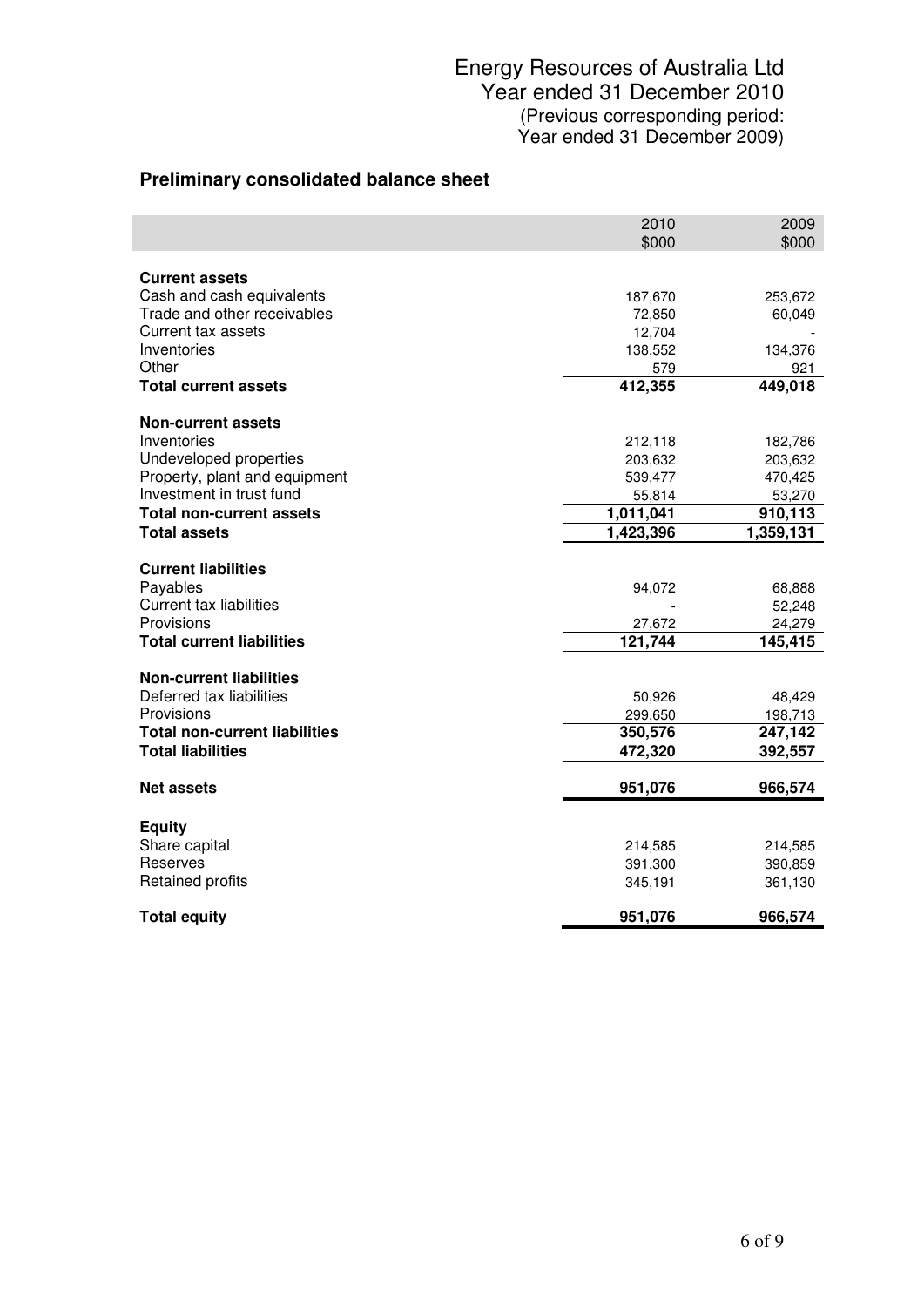## **Preliminary consolidated statement of changes in equity**

|                                                                                                 | Contributed<br>equity \$'000 | <b>Reserves</b><br>\$'000 | Retained<br>earnings<br>\$'000 | Total \$'000 |
|-------------------------------------------------------------------------------------------------|------------------------------|---------------------------|--------------------------------|--------------|
| <b>Balance at 1 January 2009</b>                                                                | 214,585                      | 390,934                   | 153,407                        | 758,926      |
| <b>Total comprehensive</b><br>income for the year                                               |                              | (1, 193)                  | 272,574                        | 271,381      |
| <b>Transactions with owners</b><br>in their capacity as<br>owners:                              |                              |                           |                                |              |
| Dividends provided for or<br>paid                                                               |                              |                           | (64, 851)                      | (64, 851)    |
| Employee share options -<br>value of employee services                                          |                              | 1,118                     |                                | 1,118        |
|                                                                                                 |                              | 1,118                     | (64, 851)                      | (63, 733)    |
| <b>Balance at 31 December</b>                                                                   |                              |                           |                                |              |
| 2009                                                                                            | 214,585                      | 390,859                   | 361,130                        | 966,574      |
| <b>Total comprehensive</b><br>income for the year                                               |                              |                           | 47,004                         | 47,004       |
| <b>Transactions with owners</b><br>in their capacity as<br>owners:<br>Dividends provided for or |                              |                           |                                |              |
| paid<br>Employee share options -                                                                |                              |                           | (62, 943)                      | (62, 943)    |
| value of employee services                                                                      |                              | 441                       |                                | 441          |
|                                                                                                 |                              | 441                       | (62, 943)                      | (62, 502)    |
| <b>Balance at 31 December</b>                                                                   |                              |                           |                                |              |
| 2010                                                                                            | 214,585                      | 391,300                   | 345,191                        | 951,076      |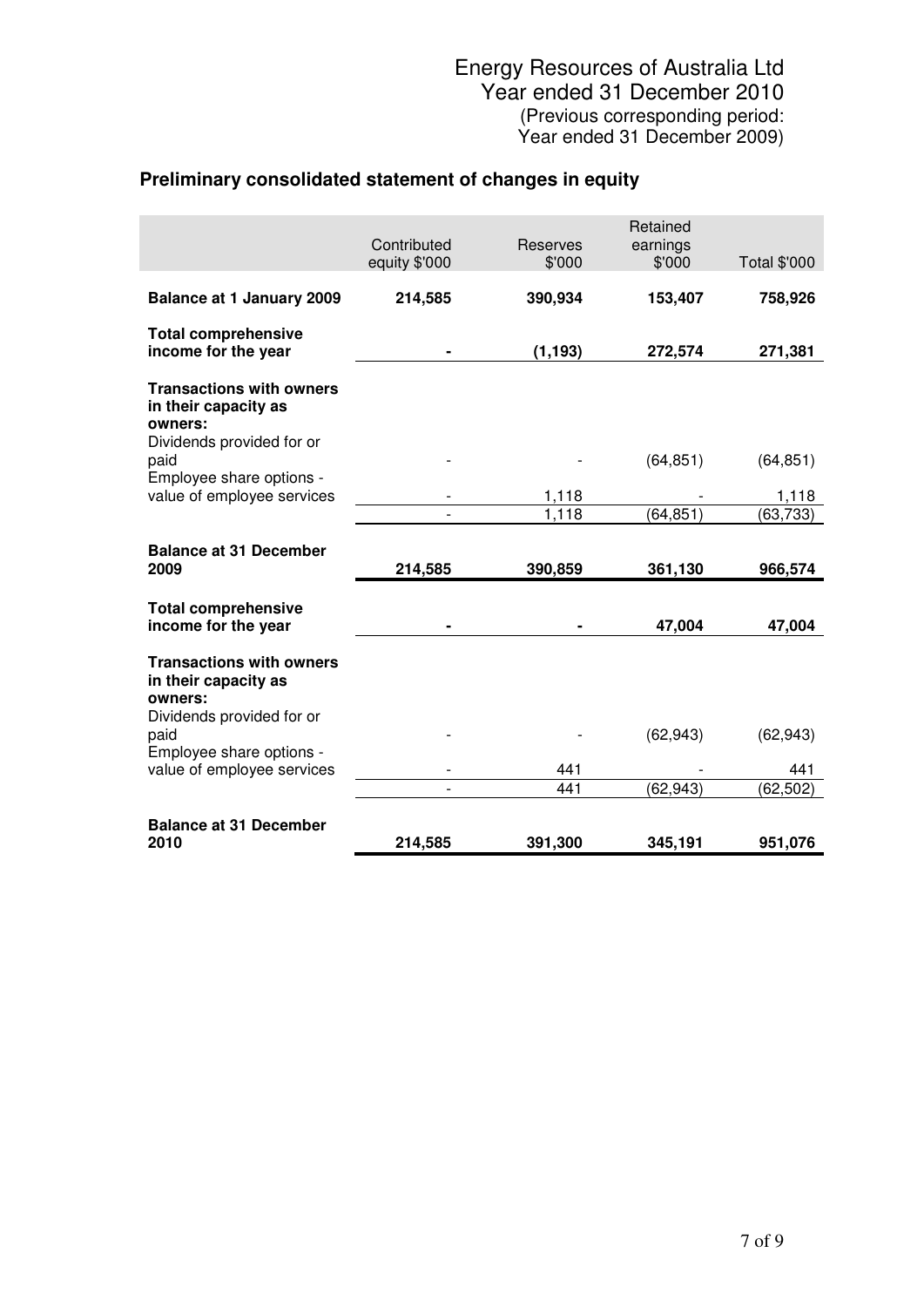## **Preliminary consolidated statement of cash flows**

|                                                     | 2010       | 2009       |
|-----------------------------------------------------|------------|------------|
|                                                     | \$000      | \$000      |
|                                                     | inflows/   | inflows/   |
|                                                     | (outflows) | (outflows) |
| Cash flows from operating activities                |            |            |
| Receipts from customers                             | 589,890    | 802,988    |
| Payments to suppliers and employees                 | (476, 085) | (422,017)  |
| Payment for exploration                             | (4, 449)   | (5, 189)   |
|                                                     | 109,356    | 375,782    |
| Interest received                                   | 9,386      | 6,048      |
| Borrowing costs paid                                | (1,742)    | (1,301)    |
| Income taxes paid                                   | (74, 877)  | (131, 731) |
| Net cash inflow from operating activities           | 42,123     | 248,798    |
|                                                     |            |            |
| Cash flows from investing activities                |            |            |
| Payments for property, plant and equipment          | (44, 951)  | (37,076)   |
| Proceeds from sale of property, plant and equipment | 74         | 105        |
| Net cash outflow from investing activities          | (44, 877)  | (36, 971)  |
| Cash flows from financing activities                |            |            |
| Employee share option payments                      | (286)      | (191)      |
| Dividends paid                                      | (62, 943)  | (64,851)   |
| Net cash outflow from financing activities          | (63, 229)  | (65,042)   |
|                                                     |            |            |
| Net (decrease)/increase in cash held                | (65, 983)  | 146,785    |
| Cash at the beginning of the financial year         | 253,672    | 106,894    |
| Effects of exchange rate changes on cash            | (19)       | 7          |
| Cash at the end of the financial year               | 187,670    | 253,672    |